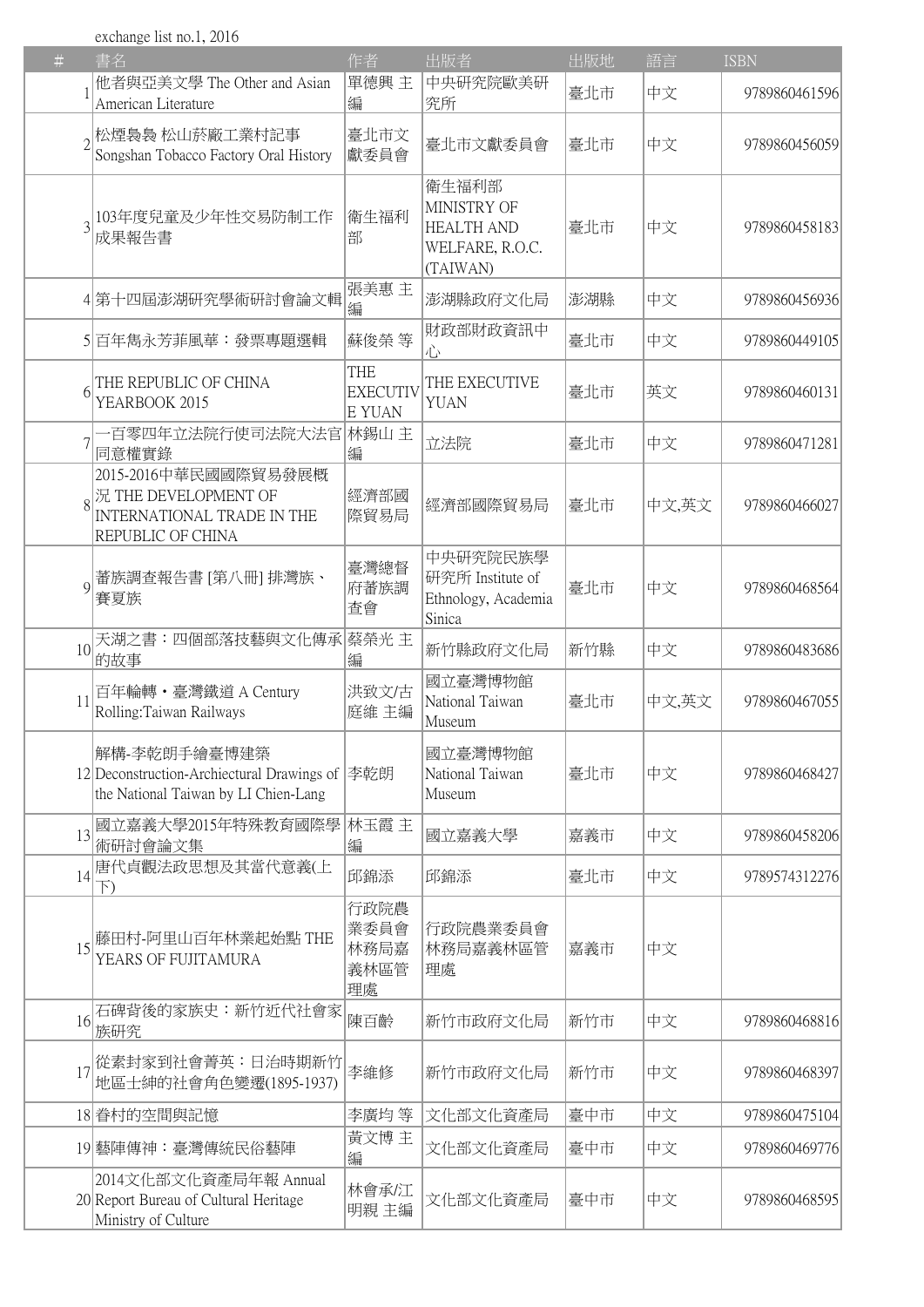|    | 2015南臺灣教育學術研討會論文集成<br>21 果彙編 Southern Taiwan Education<br>Conference                                   | 葉妮娜 主<br>編          | 高雄市政府教育局                                                     | 高雄市 | 中文    | 9789860466001 |
|----|--------------------------------------------------------------------------------------------------------|---------------------|--------------------------------------------------------------|-----|-------|---------------|
|    | 22 曙光黎明:臺灣光復檔案專題選輯                                                                                     | 安嘉芳/王<br>俊昌/張加<br>佳 | 國家發展委員會檔<br>案管理局                                             | 新北市 | 中文    | 9789860460612 |
|    | 23 時空·旅行-探尋國家寶藏                                                                                        | 馬有成 等               | 國家發展委員會檔<br>案管理局                                             | 新北市 | 中文    | 9789860471458 |
|    | 犯罪狀況及其分析-2014犯罪趨勢關<br>24 鍵報告 Crime Situations and Analyses-<br>Crime Trend Reports                     | 法務部司<br>法官學院        | 法務部司法官學院                                                     | 臺北市 | 中文    | 9789860466287 |
|    | 25 金門中秋搏餅文化調查研究                                                                                        | 林建育                 | 金門縣政府文化局                                                     | 金門縣 | 中文    | 9789860466928 |
|    | 2015閩南文化國際學術研討會-「閩<br>26 南文化的流動」論文集 International<br>Conference on Min-nan Culture                     | 唐蕙韻主<br>編           | 金門縣政府文化局                                                     | 金門縣 | 中文    | 9789860475487 |
| 27 | 烈日顯影:1937-1945年日據金門檔<br>案史料彙編                                                                          | 林正珍                 | 金門縣政府文化局                                                     | 金門縣 | 中文    | 9789860470765 |
| 28 | 104年日據時期金門史料調查研究結<br>案報告書                                                                              | 林正珍                 | 金門縣政府文化局                                                     | 金門縣 | 中文    | 9789860473650 |
|    | 2015臺灣文化創意發展年報 Taiwan<br>29 Cultural&Creative Industries Annual<br>Report                              | 張建一主<br>編           | 文化部 MINISTRY<br>OF CULTURE,<br>REPUBLIC OF<br>CHINA (TAIWAN) | 新北市 | 中文    | 9789860465136 |
|    | 30 六家林氏古文書                                                                                             | 吳學明 主<br>編          | 新竹縣政府文化局                                                     | 新竹縣 | 中文    | 9789860467499 |
| 31 | 當熟番遇到客家:竹塹社錢皆只派下<br>的客家化                                                                               | 廖志軒                 | 新竹縣政府文化局                                                     | 新竹縣 | 中文    | 9789860462883 |
|    | 當代平埔族竹塹社的族群認同:以<br>32 「祭祀公業竹塹社七姓公」成員為核 邱美玲<br>心的探索                                                     |                     | 新竹縣政府文化局                                                     | 新竹縣 | 中文    | 9789860462876 |
| 33 | 臺中文學地圖-走讀臺中作家的生命<br>史                                                                                  | 路寒袖主<br>編           | 臺中市政府文化局                                                     | 臺中市 | 中文    | 9789860466669 |
| 34 | 鍾理和・鍾浩東昆仲百歲紀念學術研<br>討會專輯                                                                               | 六堆文化<br>傳播社主<br>編   | 屏東縣政府                                                        | 屏東縣 | 中文    | 9789860475364 |
|    | 35 103年公共藝術年鑑 PUBLIC ART IN<br>TAIWAN Annual 2014                                                      | 羅愛名主<br>編           | 文化部 MINISTRY<br>OF CULTURE,<br>REPUBLIC OF<br>CHINA (TAIWAN) | 新北市 | 中文,英文 | 9789860461107 |
|    | 與時代共舞-《藝術家》40年x台灣當<br>36 代美術 Dances with the Times-40 Years<br>of Arist and Contemporary Art in Taiwan | 洪金蟬/吳<br>慧芳 主編      | 高雄市立美術館                                                      | 高雄市 | 中文,英文 | 9789860460346 |
| 37 | 葉日松文學作品研討會論文集:纏綿 <br>依戀的鄉土情懷                                                                           | 劉美珍 主<br>編          | 花蓮縣政府                                                        | 花蓮市 | 中文    | 9789860462906 |
| 38 | 戰後初期的臺灣(1945-1960s) 1945-<br>1960s Taiwan in the Early Postwar Era                                     | 呂芳上主<br>編           | 國史館 Academia<br>Historica                                    | 臺北市 | 中文    | 9789860460742 |
|    | 39 戰爭的歷史與記憶(1): 和與戰 Peace<br>and War                                                                   | 呂芳上主<br>編           | 國史館 Academia<br>Historica                                    | 臺北市 | 中文,英文 | 9789860465655 |
|    | 40 戰爭的歷史與記憶(2): 戰時政治與<br>外交 Wartime Politics and Diplomacy                                             | 呂芳上 主<br>編          | 國史館 Academia<br>Historica                                    | 臺北市 | 中文,英文 | 9789860465662 |
| 41 | 戰爭的歷史與記憶(3): 戰爭中的人<br>與社會 Man and Society in War                                                       | 呂芳上主<br>編           | 國史館 Academia<br>Historica                                    | 臺北市 | 中文,英文 | 9789860465679 |
|    | 戰爭的歷史與記憶(4): 戰後變局與<br>42 戰爭記憶 Postear Changes and War<br>Memories                                      | 呂芳上主<br>編           | 國史館 Academia<br>Historica                                    | 臺北市 | 中文,英文 | 9789860465686 |
| 43 | 抗戰時期的中國軍醫 The Chinese<br>Military Doctor in War of Resistance                                          | 楊善堯                 | 國史館 Academia<br>Historica                                    | 臺北市 | 中文    | 9789860463484 |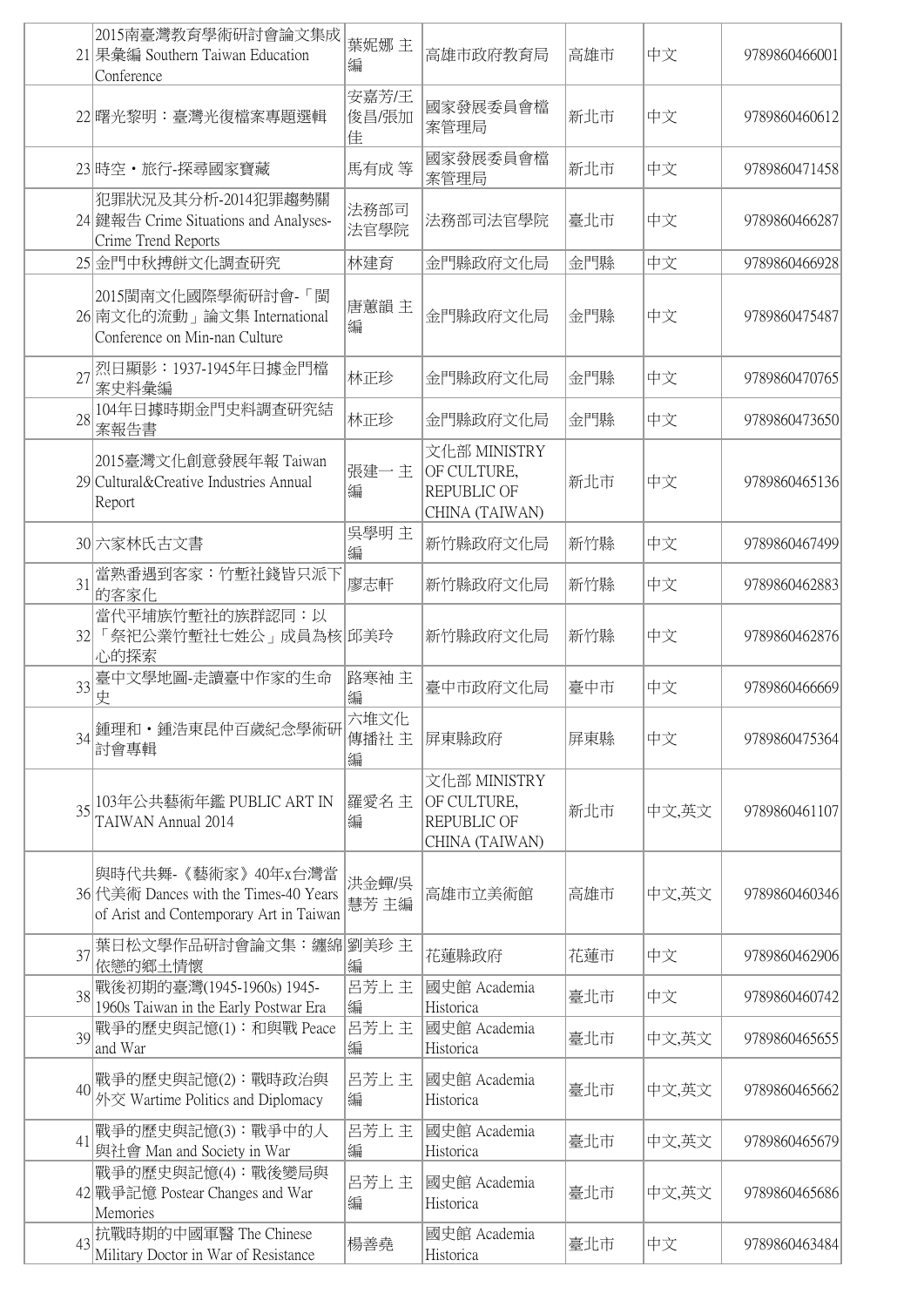|    | 1950年代初期國軍軍事反攻之研究 A<br>44 Study of the National Army's<br>Counterattack in the Early 1950s                                                                                                  | 陳鴻獻                 | 國史館 Academia<br>Historica                             | 臺北市 | 中文    | 9789860460827 |
|----|---------------------------------------------------------------------------------------------------------------------------------------------------------------------------------------------|---------------------|-------------------------------------------------------|-----|-------|---------------|
| 45 | 中華民國政府對海外臺灣獨立運動之<br>因應:以美國為中心(1956-1972)<br>Strategy of the R.O.C. Government on<br>Overseas Taiwan Independence<br>Movement: Focus on the United<br>States(1956-1972)                      | 陳昱齊                 | 國史館 Academia<br>Historica                             | 臺北市 | 中文    | 9789860472707 |
| 46 | 戰後臺灣農業科學化的推手:以農業<br>推廣體系為中心(1945-1965) The<br>Driving Force for Scientizing Agriculture<br>in Post-war Taiwan:A case study of<br>Agriculture Promotion System(1945-<br>1965)                | 曾獻緯                 | 國史館 Academia<br>Historica                             | 臺北市 | 中文    | 9789860457421 |
|    | 霧峰林家文書集:田業租谷<br>47 Selections of the Wufeng Lin's Archives<br>in Ch'ing Taiwan: Land Property & Rent                                                                                        | 何鳳嬌/林<br>正慧/吳俊<br>瑩 | 國史館 Academia<br>Historica                             | 臺北市 | 中文    | 9789860470444 |
|    | 近代中國的宗教發展論文集 Religious<br>48 Development in Modern Chinese<br>History: Collected Essays                                                                                                     | 丁仁傑等                | 國史館 Academia<br>Historica                             | 臺北市 | 中文    | 9789860463101 |
| 49 | 蔣中正先生年譜長編(1-12) A<br>Chronicle of Chiang Kai-shek                                                                                                                                           | 呂芳上主<br>編           | 國史館 Academia<br>Historica                             | 臺北市 | 中文    | 9789860434248 |
|    | 2015臺灣國際茶文化創意與科技論壇<br>50 論文集 International Forum on Tea<br>Culture, Creativity & Science, Taiwan                                                                                            | 陳國任 主<br>編          | 行政院農業委員會<br>茶葉改良場                                     | 桃園市 | 中文,英文 | 9789860460926 |
|    | 歷史島嶼的未來:2015金門歷史、文<br>化與生態國際學術研討會論文集 The<br>51 Proceedings of the Conference on<br>History, Culture and Ecology for Quemoy<br>Island, 2015                                                  | 江柏煒/王<br>秋桂 主編      | 内政部營建署金門<br>國家公園管理處                                   | 金門縣 | 中文    | 9789860471878 |
| 52 | 傳承與蛻變-國軍政治作戰歷史與傳<br>承                                                                                                                                                                       | 賴世上等                | 國防大學                                                  | 桃園市 | 中文    | 9789860470680 |
|    | 戰爭與和平-紀念抗戰勝利七十週年<br>國際學術研討會論文集 War and<br>53 Peace: International Symposium on the<br>70th Anniversary of the Victory of the<br>Second Sino-Japanese War                                    | 鄭德美 主<br>編          | 國防大學                                                  | 桃園市 | 中文    | 9789860462173 |
| 54 | 李明維與他的關係:參與的藝術-透<br>過觀照、對話、贈與、書寫、飲食串<br>起和世界的連結 Lee Mingwei and His<br>Relations: The Art of Participation-<br>Seeing, Conversing, Gift-giving, Dining<br>and Geting Connected to the World | 雷逸婷 主<br>編          | 臺北市立美術館                                               | 臺北市 | 中文,英文 | 9789860460124 |
| 55 | 2014臺北美術獎 TAIPEI ARTS<br><b>AWARDS</b>                                                                                                                                                      | 蘇子修 主<br>編          | 臺北市立美術館                                               | 臺北市 | 中文,英文 | 9789860445657 |
|    | 56 幾番風雲染牡丹?                                                                                                                                                                                 | 劉還月                 | 内政部營建署墾丁<br>國家公園管理處                                   | 屏東縣 | 中文    | 9789860467215 |
|    | 57 琅嶠十八社與斯卡羅族                                                                                                                                                                               | 劉還月                 | 内政部營建署墾丁<br>國家公園管理處                                   | 屏東縣 | 中文    | 9789860467208 |
|    | 58 寫在珊瑚礁岩上的歷史                                                                                                                                                                               | 劉還月                 | 内政部營建署墾丁<br>國家公園管理處                                   | 屏東縣 | 中文    | 9789860467192 |
|    | 孫中山與于右任:革命·書學藝術<br>59 Dr. Sun Yat-sen and the Calligraphy Art<br>of You-ren                                                                                                                 | 楊同慧 主<br>編          | 國立國父紀念館<br>National Dr. Sun Yat-<br>sen Memorial Hall | 臺北市 | 中文    | 9789860463125 |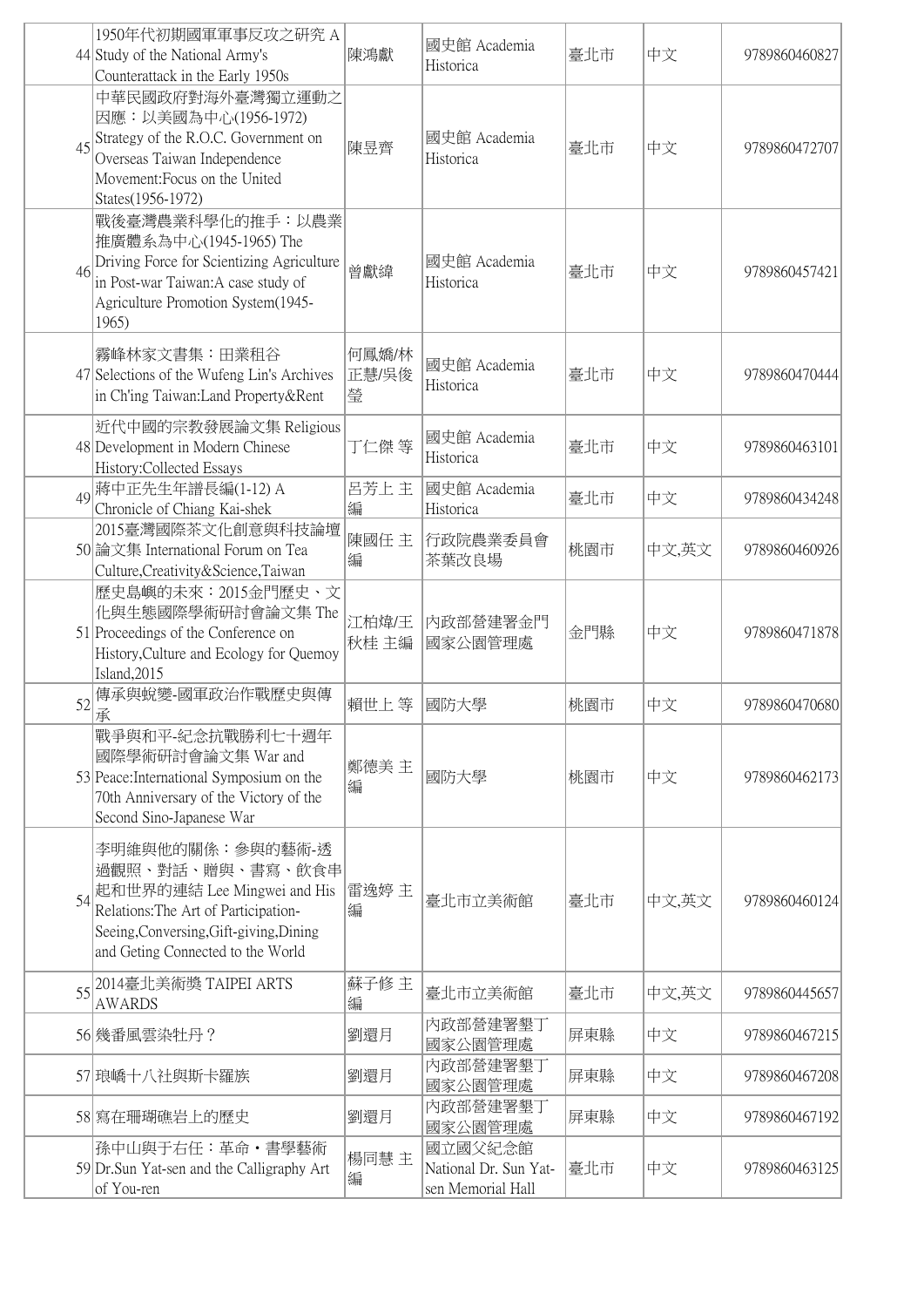|    | 從民權到威權: 孫中山的訓政思想與<br>轉折兼論黨人繼志述事 From<br>60 Democracy to Authoritarianism: The<br>Theory and Practice of Tutelage in Sun<br>Yat-sen and His Followers | 張朋園            | 中央研究院近代史<br>研究所 Institute of<br>Modern History,<br>Academia Sinica                        | 臺北市 | 中文    | 9789860467925 |
|----|------------------------------------------------------------------------------------------------------------------------------------------------------|----------------|-------------------------------------------------------------------------------------------|-----|-------|---------------|
|    | 改變中國宗教的五十年: 1898-1948<br>61 FIFTY YEARS THAT CHANGED<br>CHINESE RELIGIONS 1898-1948                                                                  | 康豹/高萬<br>桑(主編) | 中央研究院近代史<br>研究所                                                                           | 臺北市 | 中文    | 9789860464160 |
|    | 中外宗教與文學裏的他界書寫<br>62 RELIGIOUS WRITINGS ON THE<br>OTHER WORLDS China and Beyond                                                                       | 李奭學/黎<br>子鵬 主編 | 中央研究院中國文<br>哲研究所 Institute of<br>Chinese Literature and<br>Philosophy, Academia<br>Sinica | 臺北市 | 中文    | 9789860471908 |
|    | 中華民國103年臺南市統計年報<br>63 STATISTICAL YEARBOOK OF<br>TAINAN CITY 2014                                                                                    | 臺南市政<br>府主計處   | 臺南市政府                                                                                     | 臺南市 | 中文,英文 | 9789860464351 |
|    | 中華民國103年臺南市家庭收支調查<br>報告 REPORT ON THE SURVEY OF<br>64 FAMILY INCOME AND<br>EXPENDITURE IN TAINAN CITY OF<br>REPUBLIC OF CHINA, 2014                  | 臺南市政<br>府主計處   | 臺南市政府                                                                                     | 臺南市 | 中文,英文 | 9789860463767 |
|    | 杵音絲竹交響下的部落記憶: 布農族<br>傳統樂器製作與演奏紀實<br>65 Tultul, Hunghung, Latuq, and Balinka-the<br>Tribal Memories of Bunun Traditional<br>Musical Instruments       | 曾毓芬            | 南投縣政府文化局                                                                                  | 南投市 | 中文    | 9789860459791 |
|    | 居延漢簡(貳) THE DOCUMENTS OF<br>66 THE HAN DYNASTY ON WOODEN<br>SLIPS FROM EDSEN-GOL(II)                                                                 | 簡牘整理<br>小組編    | 中央研究院歷史語<br>言研究所                                                                          | 臺北市 | 中文    | 9789860460995 |
|    | "周邊"與"中心":殷墟時期安陽及安<br>陽以外地區的考古發現與研究<br>67 "Periphery" and "Center": Archaeological<br>Research of Anyang and the Surrounding<br>Regious              | 李永迪 主<br>編     | 中央研究院歷史語<br>言研究所專刊                                                                        | 臺北市 | 中文,英文 | 9789860443400 |
| 68 | 紀念殷墟發掘八十週年學術研討會論<br>文集 Proceedings of rhe Conference<br>Commemorating the 80th Anniversary of<br>the Anyang Excavations                              | 李永迪 主<br> 編    | 中央研究院歷史語<br>言研究所                                                                          | 臺北市 | 中文    | 9789860443394 |
|    | 69 滿州民謠舵手:鍾明昆傳記                                                                                                                                      | 郭漢辰            | 屏東縣政府                                                                                     | 屏東市 | 中文    | 9789860456196 |
|    | 啟視錄:臺灣錄像藝術創世紀<br>70 REWIND-Video Art in Taiwan 1983-<br>1999                                                                                         | 曲德益 主<br>編     | 臺北藝術大學關渡<br>美術館                                                                           | 臺北市 | 中文,英文 | 9789860468151 |
|    | 71 臺灣藝術教育60年論文集                                                                                                                                      | 施慧美/顏<br>若映主編  | 國立臺灣藝術大學                                                                                  | 新北市 | 中文    | 9789860467987 |
| 72 | 筆墨丹青-陳丹誠書畫藝術學術研討<br>會論文集                                                                                                                             | 劉靜敏 主<br>編     | 國立臺灣藝術大學                                                                                  | 新北市 | 中文    | 9789860464481 |
|    | 73 臺灣女人記事【歷史篇】【生活篇】                                                                                                                                  | 吳燕秋 等          | 國立臺灣歷史博物<br>館 National Museum<br>of Taiwan History                                        | 臺南市 | 中文    | 9789860473827 |
|    | 74 臺灣歷史地圖                                                                                                                                            | 黃驗 主編          | 國立臺灣歷史博物<br>館 National Museum<br>of Taiwan History                                        | 臺南市 | 中文    | 9789860475227 |
|    | 邦舊維新:19世紀臺灣社會特展<br>75 Renovation and Reform: Taiwanese<br>Society in the 19th Century                                                                | 江明珊主<br>編      | 國立臺灣歷史博物<br>館 National Museum<br>of Taiwan History                                        | 臺南市 | 中文    | 9789860461138 |
|    | 76 歷史臺灣:國立臺灣歷史博物館館刊                                                                                                                                  | 陳靜寬主<br>編      | 國立臺灣歷史博物<br>館 National Museum<br>of Taiwan History                                        | 臺南市 | 中文    |               |